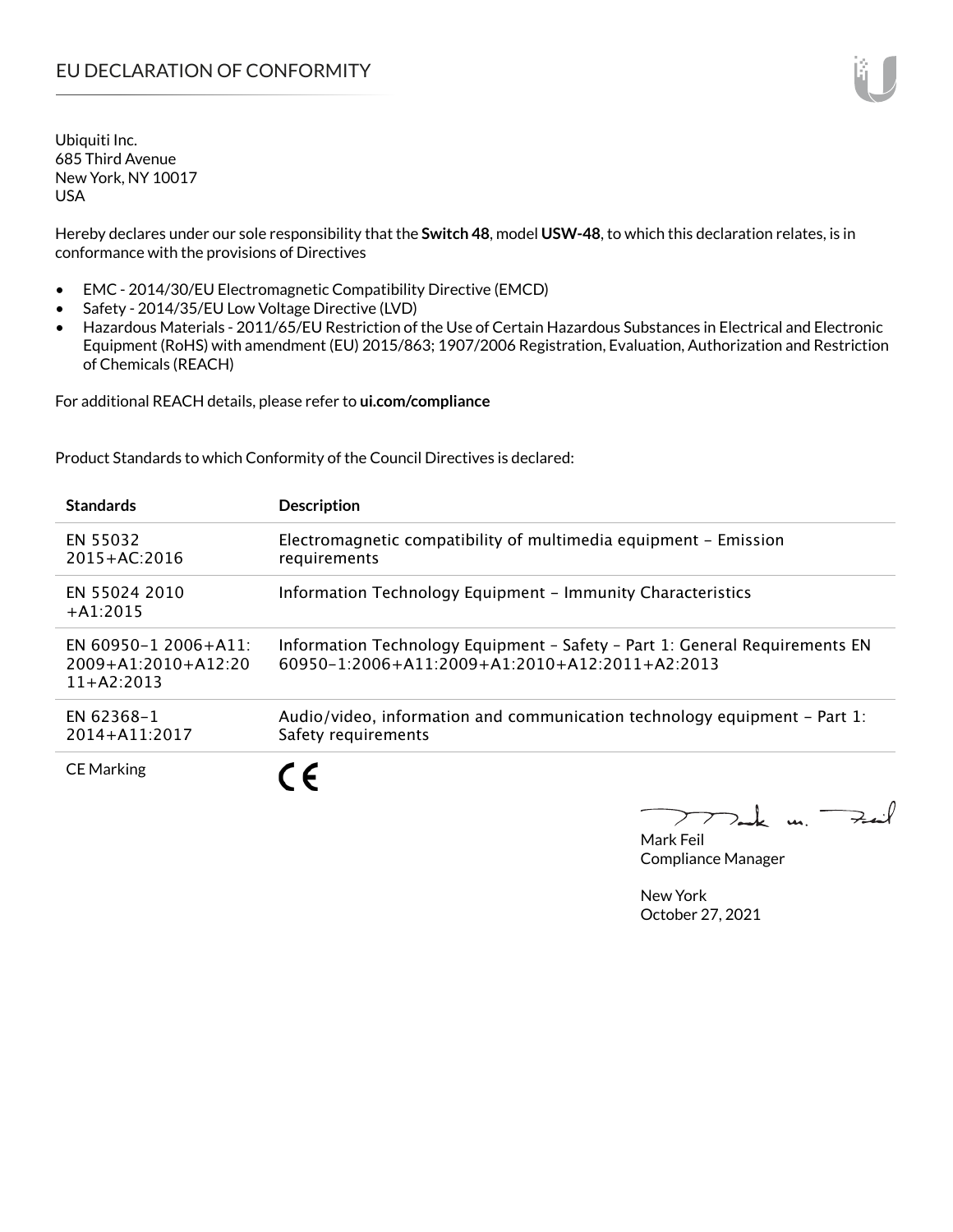### **USW-48**

#### **български** [Bulgarian]

С настоящото Ubiquiti декларира, че това устройство USW-48 е в съответствие със съществените изисквания и други приложими разпоредби на Директиви 2014/30/ЕС, 2014/35/ЕС.

#### **Hrvatski** [Croatian]

Ubiquiti ovim putem izjavljuje da je ovaj uređaj USW-48 sukladan osnovnim zahtjevima i ostalim bitnim odredbama Direktiva 2014/30/EU, 2014/35/EU.

#### **Čeština** [Czech]

Ubiquiti tímto prohlašuje, že toto USW-48 zařízení, je ve shodě se základními požadavky a dalšími příslušnými ustanoveními směrnic 2014/30/EU, 2014/35/EU.

#### **Dansk** [Danish]

Hermed, Ubiquiti, erklærer at denne USW-48 enhed, er i overensstemmelse med de væsentlige krav og øvrige relevante krav i direktiver 2014/30/EU, 2014/35/EU.

#### **Nederlands** [Dutch]

Hierbij verklaart Ubiquiti, dat deze USW-48 apparaat, in overeenstemming is met de essentiële eisen en de andere relevante bepalingen van richtlijnen 2014/30/EU, 2014/35/EU.

#### **English**

Hereby, Ubiquiti, declares that this USW-48 device, is in compliance with the essential requirements and other relevant provisions of Directives 2014/30/EU, 2014/35/EU.

#### **Eesti keel** [Estonian]

Käesolevaga Ubiquiti kinnitab, et antud USW-48 seade, on vastavus olulistele nõuetele ja teistele asjakohastele sätetele direktiivide 2014/30/EL, 2014/35/EL.

#### **Suomi** [Finnish]

Täten Ubiquiti vakuuttaa, että tämä USW-48 laite, on yhdenmukainen olennaisten vaatimusten ja muiden sitä koskevien direktiivien 2014/30/EU, 2014/35/EU.

#### **Français** [French]

Par la présente Ubiquiti déclare que l'appareil USW-48, est conforme aux exigences essentielles et aux autres dispositions pertinentes des directives 2014/30/UE, 2014/35/UE.

#### **Deutsch** [German]

Hiermit erklärt Ubiquiti, dass sich dieses USW-48 Gerät, in Übereinstimmung mit den grundlegenden Anforderungen und den anderen relevanten Vorschriften der Richtlinien 2014/30/EU, 2014/35/EU befindet.

#### **Ελληνικά** [Greek]

Δια του παρόντος, Ubiquiti, δηλώνει ότι αυτή η συσκευή USW-48, είναι σε συμμόρφωση με τις βασικές απαιτήσεις και τις λοιπές σχετικές διατάξεις των οδηγιών 2014/30/ EE, 2014/35/EE.

#### **Magyar** [Hungarian]

Ezennel Ubiquiti kijelenti, hogy ez a USW-48 készülék megfelel az alapvető követelményeknek és más vonatkozó 2014/30/EU, 2014/35/EU irányelvek rendelkezéseit.

#### **Íslenska** [Icelandic]

Hér, Ubiquiti, því yfir að þetta USW-48 tæki er í samræmi við grunnkröfur og önnur viðeigandi ákvæði tilskipana 2014/30/ESB, 2014/35/ESB.

#### **Italiano** [Italian]

Con la presente, Ubiquiti, dichiara che questo dispositivo USW-48, è conforme ai requisiti essenziali ed alle altre disposizioni pertinenti delle direttive 2014/30/UE, 2014/35/UE.

#### **Latviešu valoda** [Latvian]

Ar šo, Ubiquiti, deklarē, ka USW-48 ierīce, ir saskaņā ar būtiskajām prasībām un citiem attiecīgiem noteikumiem Direktīvās 2014/30/ES, 2014/35/ES.

#### **Lietuvių kalba** [Lithuanian]

Ubiquiti deklaruoja, kad šis USW-48 įrenginys atitinka esminius reikalavimus ir kitas 2014/30/ES, 2014/35/ES Direktyvų nuostatas.

#### **Malti** [Maltese]

Hawnhekk, Ubiquiti, tiddikjara li dan il-mezz USW-48 huwa konformi mar-rekwiżiti essenzjali u dispożizzjonijiet rilevanti oħrajn ta 'Direttivi 2014/30/UE, 2014/35/UE.

#### **Norsk** [Norwegian]

Herved Ubiquiti, erklærer at denne USW-48 enheten, er i samsvar med de grunnleggende kravene og andre relevante bestemmelser i direktivene 2014/30/EU, 2014/35/EU.

#### **Polski** [Polish]

Niniejszym, Ubiquiti, oświadcza, że urządzenie USW-48, jest zgodny z zasadniczymi wymaganiami oraz pozostałymi stosownymi postanowieniami Dyrektyw 2014/30/UE, 2014/35/UE.

#### **Português** [Portuguese]

Ubiquiti declara que este dispositivo USW-48, está conforme com os requisitos essenciais e outras disposições das Directivas 2014/30/UE, 2014/35/UE.

#### **Română** [Romanian]

Prin prezenta, Ubiquiti declară că acest dispozitiv USW-48 este în conformitate cu cerințele esențiale și alte prevederi relevante ale Directivelor 2014/30/UE, 2014/35/UE.

#### **Slovenčina** [Slovak]

Týmto Ubiquiti, prehlasuje, že toto USW-48 zariadenie, je v súlade so základnými požiadavkami a ďalšími relevantnými ustanoveniami smernice 2014/30/EÚ, 2014/35/EÚ.

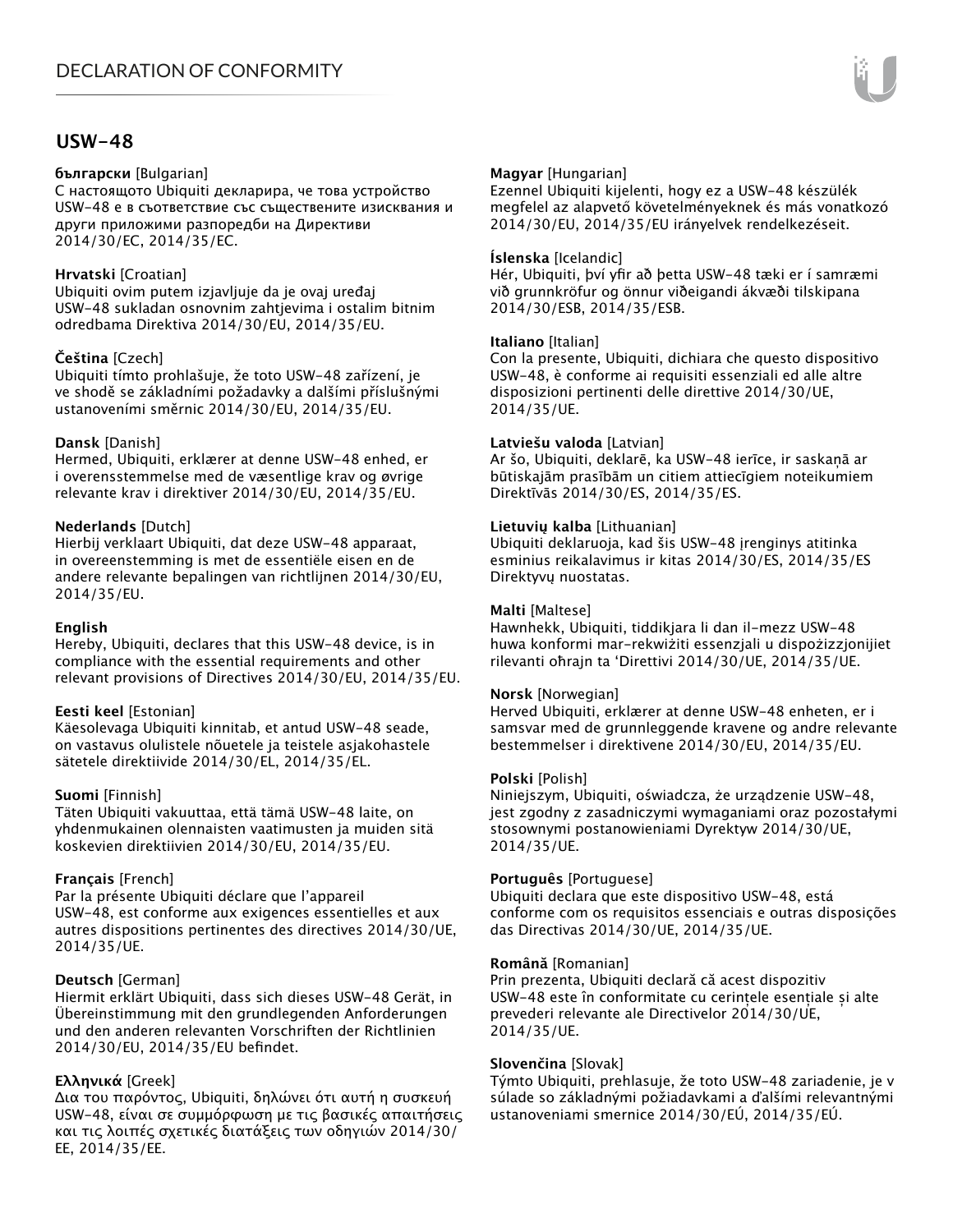#### **Slovenščina** [Slovenian]

Družba Ubiquiti izjavlja, da je naprava USW-48 v skladu z obveznimi zahtevami in drugimi ustreznimi določbami direktiv 2014/30/EU in 2014/35/EU.

#### **Español** [Spanish]

Por medio de la presente Ubiquiti declara que este dispositivo USW-48, cumple con los requisitos esenciales y cualesquiera otras disposiciones aplicables o exigibles de las Directivas 2014/30/UE, 2014/35/UE.

#### **Svenska** [Swedish]

Härmed Ubiquiti, intygar att denna USW-48 enhet är i överensstämmelse med de väsentliga egenskapskrav och övriga relevanta bestämmelser som framgår av direktiven s2014/30/EU, 2014/35/EU.

#### **Accessories**:

https://www.ui.com/products/#default https://www.ui.com/products/#accessories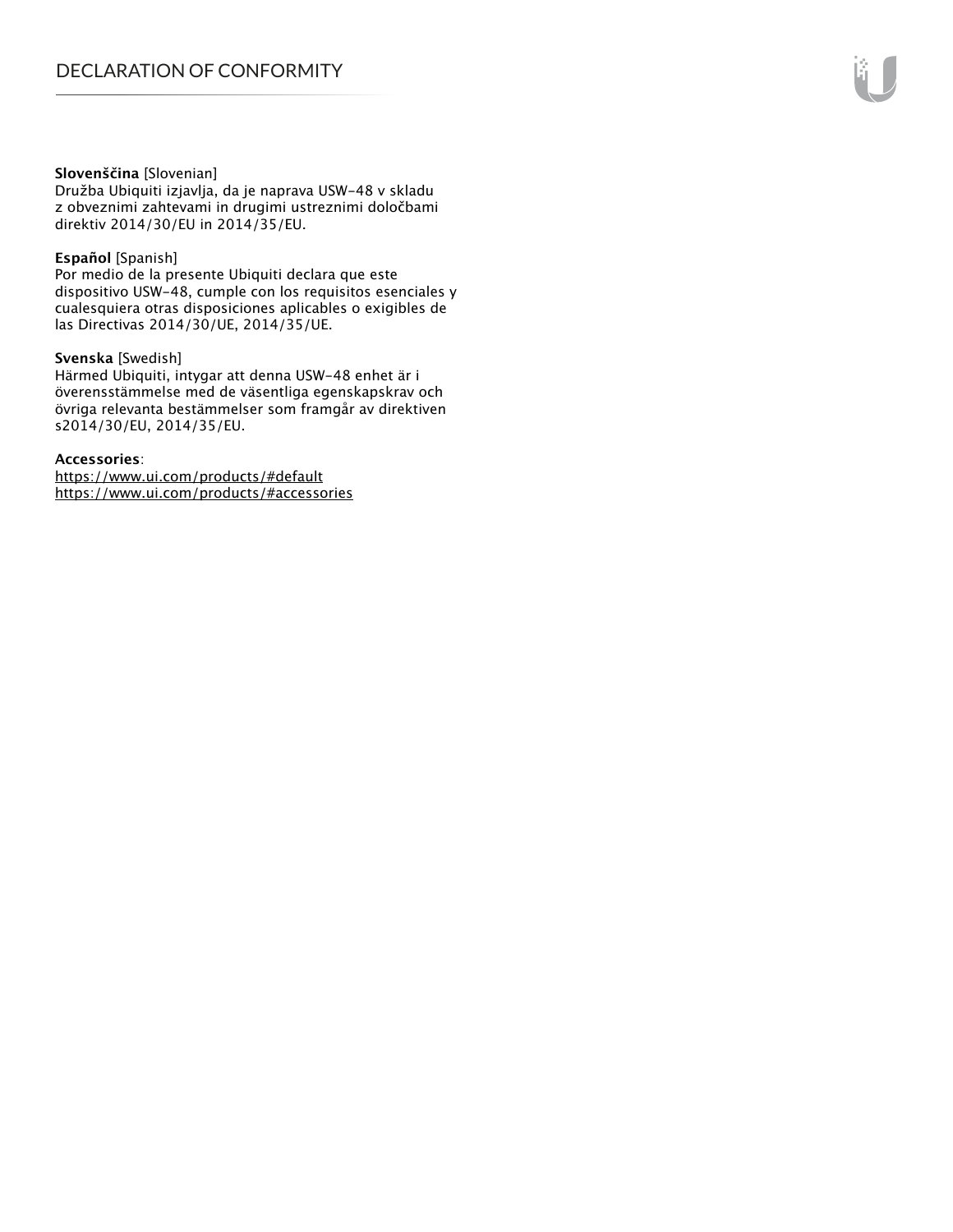Hereby declares under our sole responsibility that the **Switch 48**, model **USW-48**, to which this declaration relates, is in conformance with the provisions of UK Regulations

- Electromagnetic Compatibility Regulations 2016
- Electrical Equipment (Safety) Regulations 2016
- Hazardous Materials The Restriction of the Use of Certain Hazardous Substances in Electrical and Electronic Equipment Regulations 2012; 1907/2006 Registration, Evaluation, Authorization and Restriction of Chemicals (REACH)

For additional REACH details, please refer to **ui.com/compliance**

Product Standards to which Conformity of the Council Directives is declared:

| <b>Standards</b>                                             | <b>Description</b>                                                                                                                        |
|--------------------------------------------------------------|-------------------------------------------------------------------------------------------------------------------------------------------|
| EN 55032<br>$2015 + AC:2016$                                 | Electromagnetic compatibility of multimedia equipment – Emission require–<br>ments                                                        |
| EN 55024 2010<br>$+41:2015$                                  | Information Technology Equipment - Immunity Characteristics                                                                               |
| EN 60950-1 2006+A11:<br>2009+A1:2010+A12:20<br>$11+ A2:2013$ | Information Technology Equipment - Safety - Part 1: General Requirements EN<br>$60950 - 1:2006 + A11:2009 + A1:2010 + A12:2011 + A2:2013$ |
| EN 62368-1<br>2014+A11:2017                                  | Audio/video, information and communication technology equipment - Part 1:<br>Safety requirements                                          |
| <b>UKCA Marking</b>                                          | JK                                                                                                                                        |

Mak m. Mark Feil Compliance Manager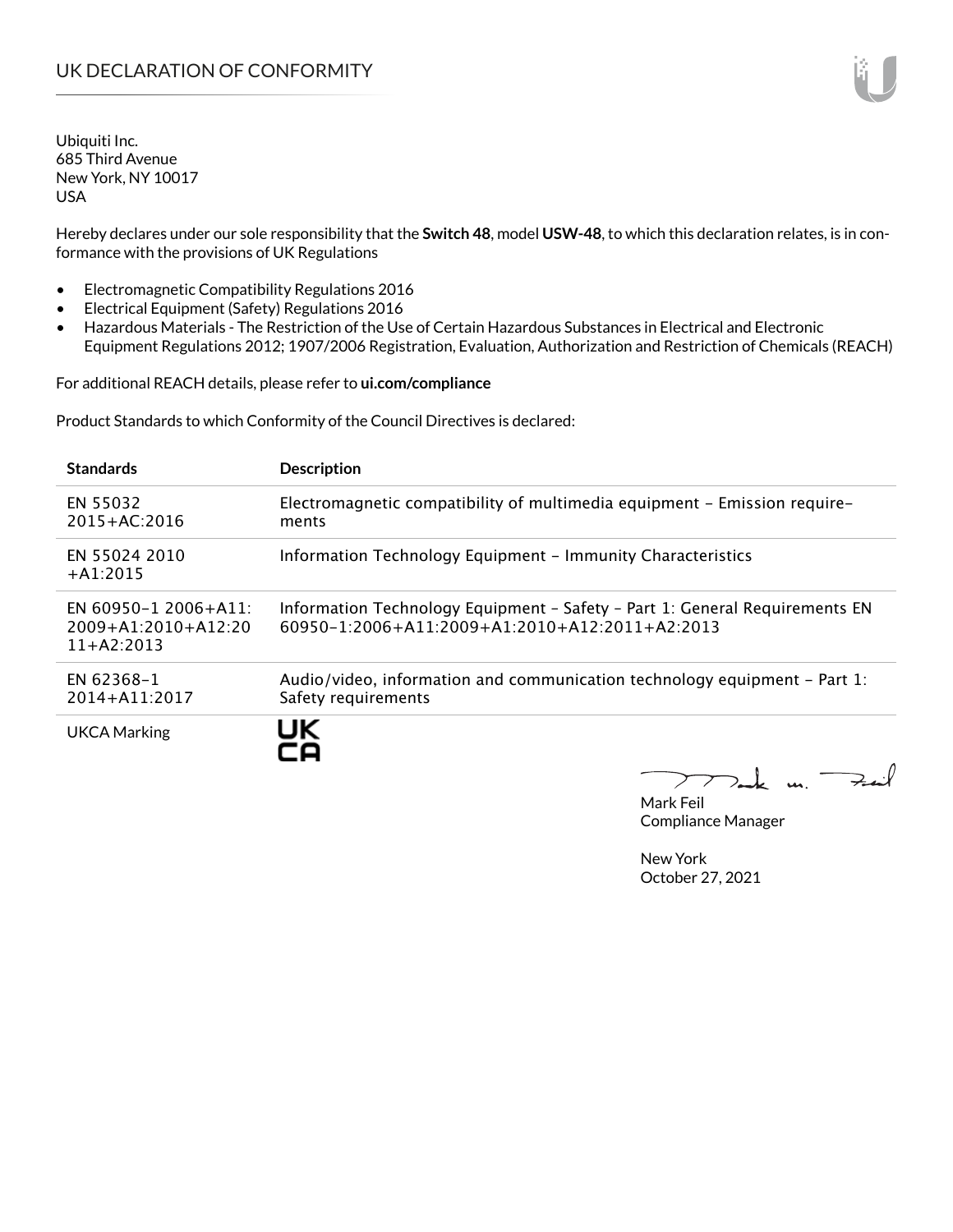Con la presente dichiara sotto la propria esclusiva responsabilità che l' **Switch 48**, modello **USW-48**, a cui si riferisce la presente dichiarazione, è conforme alle disposizioni delle Direttive

- EMC -2014/30/UE Direttiva sulla Compatibilità Elettromagnetica (EMCD)
- Sicurezza -2014/35/UE Direttiva sulla Bassa Tensione (LVD)
- Materiali Pericolosi -2011/65/UE Restrizione dell'uso di alcune Sostanze Pericolose nelle Apparecchiature Elettriche ed Elettroniche (RoHS) con emendamento (UE) 2015/863; 1907/2006 Registrazione, Valutazione, Autorizzazione e Restrizione delle Sostanze Chimiche (REACH)

Per ulteriori dettagli sul REACH, fare riferimento a **ui.com/compliance**

| <b>Standard</b>                                                   | <b>Descrizione</b>                                                                                                                                 |
|-------------------------------------------------------------------|----------------------------------------------------------------------------------------------------------------------------------------------------|
| EN 55032                                                          | Compatibilità elettromagnetica delle apparecchiature multimediali -                                                                                |
| $2015 + AC:2016$                                                  | Prescrizioni di Emissione                                                                                                                          |
| EN 55024 2010                                                     | Apparecchiature per la tecnologia dell'informazione – Caratteristiche di                                                                           |
| $+$ A1:2015                                                       | immunità - Limiti e metodi di misura                                                                                                               |
| EN 60950-1 2006+A11:<br>$2009 + A1:2010 + A12:20$<br>$11+42:2013$ | Apparecchiature per la tecnologia dell'informazione – Sicurezza – Parte 1:<br>Requisiti generali EN 60950-1:2006+A11:2009+A1:2010+A12:2011+A2:2013 |
| EN 62368-1                                                        | Apparecchiature per la tecnologia audio/video, dell'informazione e della                                                                           |
| 2014+A11:2017                                                     | comunicazione - Parte 1: Requisiti di sicurezza                                                                                                    |
| <b>CE Marking</b>                                                 | ←                                                                                                                                                  |

 $\mathbf{u}$ 

Mark Feil Compliance Manager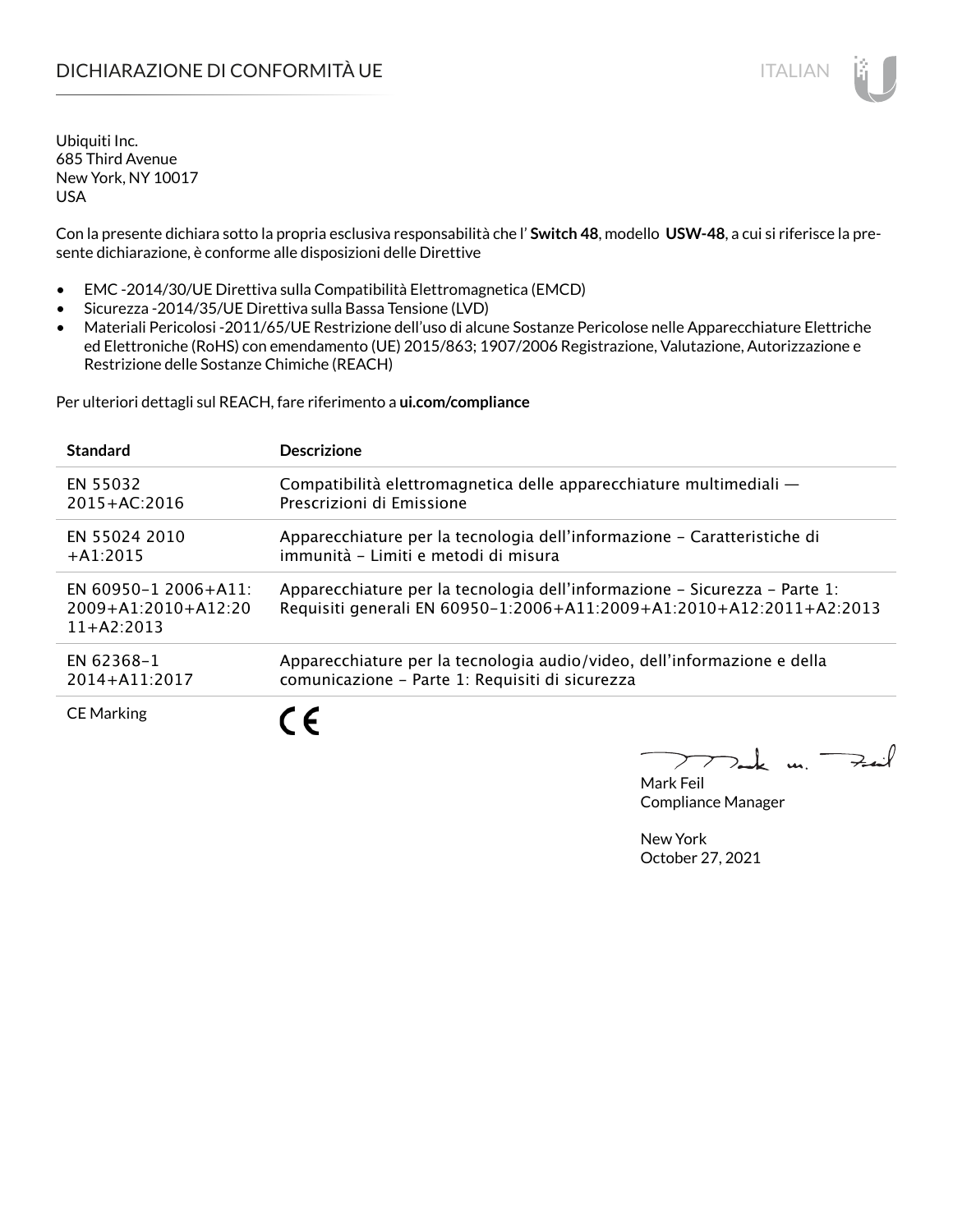Déclare par la présente, sous notre seule responsabilité, que l'**Switch 48**, modèle **USW-48**, auquel se rapporte cette déclaration, est conforme aux dispositions des Directives

- EMC -2014/30/EU Directive sur la Compatibilité Electromagnétique (EMCD)
- Sécurité -2014/35/EU Directive sur la Basse Tension (LVD)
- Matières dangereuses -2011/65/UE Restriction de l'utilisation de Certaines Substances Dangereuses dans les Equipements Electriques et Electroniques (RoHS) avec amendement (EU) 2015/863 ; 1907/2006 Enregistrement, Evaluation, Autorisation et Restriction des Produits Chimiques (REACH)

Pour plus de détails sur le règlement REACH, veuillez consulter le site **ui.com/compliance**

| <b>Normes</b>                                                 | La description                                                                                                                           |
|---------------------------------------------------------------|------------------------------------------------------------------------------------------------------------------------------------------|
| EN 55032                                                      | Compatibilité électromagnétique des équipements multimédia - Exigences                                                                   |
| $2015 + AC:2016$                                              | d'émission                                                                                                                               |
| EN 55024 2010                                                 | Appareils de traitement de l'information – Caractéristiques d'immunité –                                                                 |
| $+$ A1:2015                                                   | Limites et méthodes de mesure                                                                                                            |
| EN 60950-1 2006+A11:<br>$2009+A1:2010+A12:20$<br>$11+42:2013$ | Matériel de traitement de l'information – Sécurité – Partie 1 : Exigences<br>générales EN 60950-1:2006+A11:2009+A1:2010+A12:2011+A2:2013 |
| EN 62368-1                                                    | Equipements des technologies de l'audio/vidéo, de l'information et de la                                                                 |
| 2014+A11:2017                                                 | communication - Partie 1 : exigences de sécurité                                                                                         |
| <b>CE Marking</b>                                             | ←                                                                                                                                        |

 $\overline{\mathbf{u}}$ 

Mark Feil Compliance Manager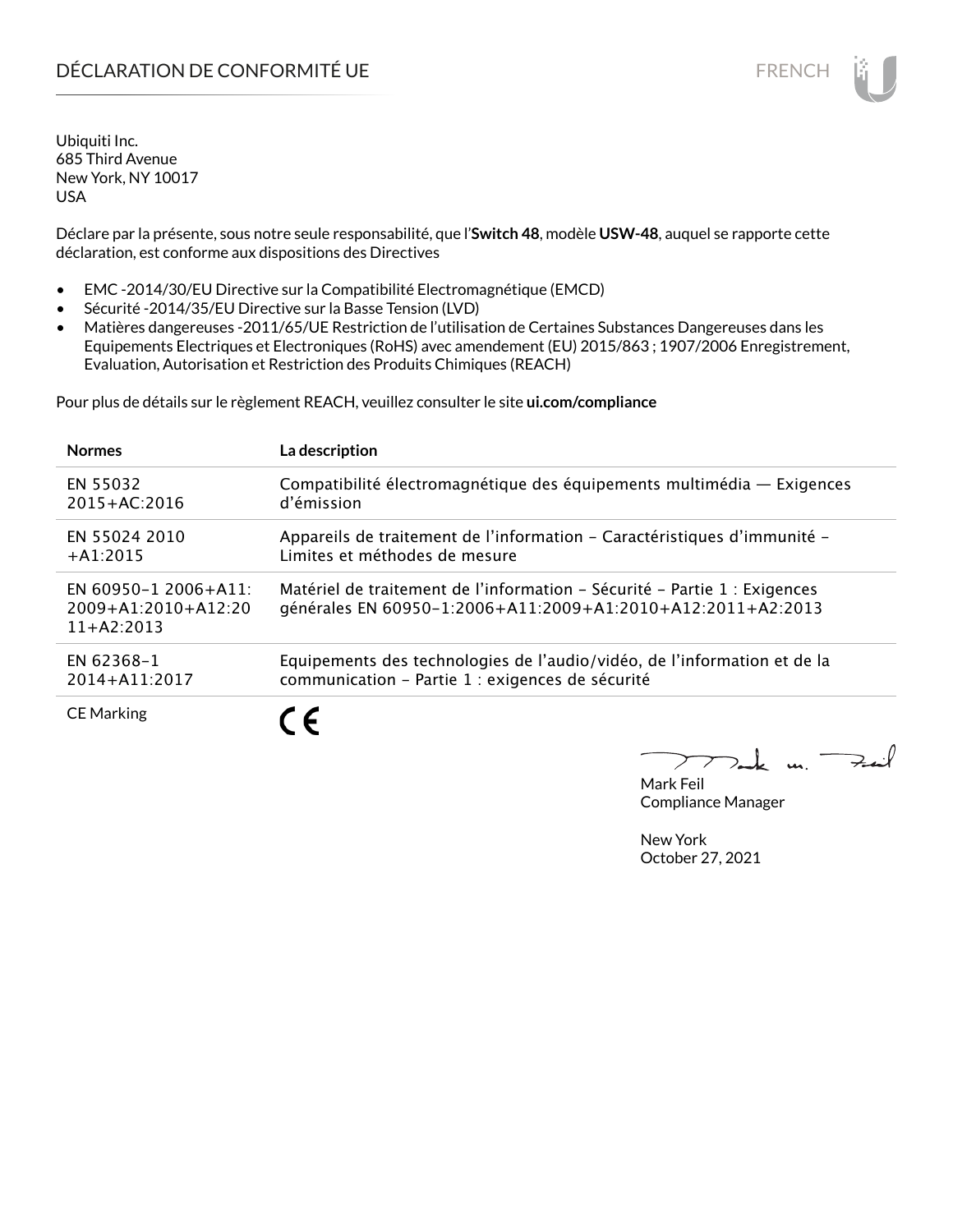Por la presente declaramos bajo nuestra exclusiva responsabilidad que el **Switch 48**, modelo **USW-48**, al que se refiere esta declaración, es conforme con las disposiciones de las Directivas

- EMC -2014/30/Directiva de Compatibilidad Electromagnética de la UE (EMCD)
- Seguridad -2014/35/Directiva de Baja Tensión de la UE (LVD)
- Materiales Peligrosos -2011/65/UE Restricción de la Utilización de Determinadas Sustancias Peligrosas en Aparatos Eléctricos y Electrónicos (RoHS) con la enmienda (UE) 2015/863; 1907/2006 Registro, Evaluación, Autorización y Restricción de Sustancias Químicas (REACH)

Para más detalles sobre el REACH, consulte **ui.com/compliance**

| <b>Estándares</b>                                             | Descripción                                                                                                                              |
|---------------------------------------------------------------|------------------------------------------------------------------------------------------------------------------------------------------|
| EN 55032<br>$2015 + AC:2016$                                  | Compatibilidad electromagnética de equipos multimedia. Requisitos de emisión                                                             |
| EN 55024 2010<br>$+A1:2015$                                   | Equipos de tecnología de la información - Características de inmunidad -<br>Límites y métodos de medida                                  |
| EN 60950-1 2006+A11:<br>$2009+A1:2010+A12:20$<br>$11+AA:2013$ | Equipos de tecnología de la información – Seguridad – Parte 1: Requisitos<br>generales EN 60950-1:2006+A11:2009+A1:2010+A12:2011+A2:2013 |
| EN 62368-1<br>2014+A11:2017                                   | Equipos de audio y vídeo, de tecnología de la información y de la comunicación<br>- Parte 1: Requisitos de seguridad                     |
| <b>CE Marking</b>                                             |                                                                                                                                          |

m. Fail

Mark Feil Compliance Manager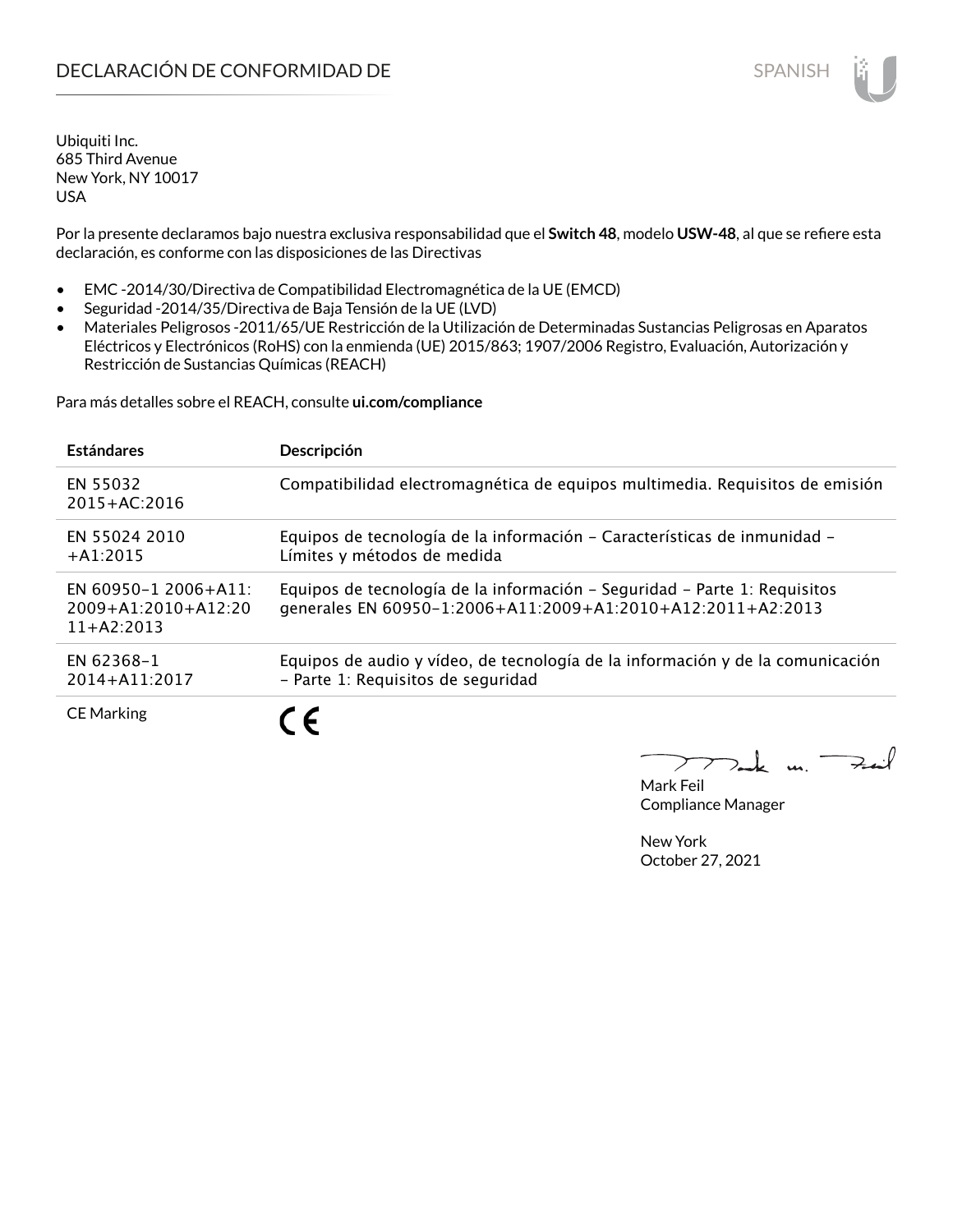## DECLARAȚIA DE CONFORMITATE UE EXECUTE DE ROMANIAN

Ubiquiti Inc. 685 Third Avenue New York, NY 10017 USA

Prin prezenta declarăm sub răspunderea noastră exclusivă că "Switch 48", modelul USW-48, la care se referă această declarație, este în conformitate cu prevederile directivelor următoare:

- EMC -2014/30/EU Electromagnetic Compatibility Directive (EMCD) (Directiva UE privind compatibilitatea electromagnetică)
- Siguranță -2014/35/EU Low Voltage Directive (LVD) (Directiva UE privind joasa tensiune)
- Materiale periculoase -2011/65/EU Restriction of the Use of Certain Hazardous Substances in Electrical and Electronic Equipment (RoHS) with amendment (EU) 2015/863 (Directiva UE privind restricția utilizării anumitor substanțe periculoase în echipamentele electrice și electronice (RoHS) cu amendamentele ulterioare); 1907/2006 Registration, Evaluation, Authorization and Restriction of Chemicals (REACH) (Regulamentul Uniunii Europene privind înregistrarea, evaluarea si autorizarea produselor chimice)

Pentru detalii suplimentare referitoare la regulamentul REACH, vă rugăm să consultați site-ul **ui.com/compliance**

| <b>Standarde</b>                                              | <b>Descriere</b>                                                                                                                                   |
|---------------------------------------------------------------|----------------------------------------------------------------------------------------------------------------------------------------------------|
| EN 55032                                                      | Compatibilitatea electromagnetică a echipamentelor multimedia - Cerințe                                                                            |
| $2015 + AC:2016$                                              | privind emisiile                                                                                                                                   |
| EN 55024 2010                                                 | Echipamente pentru tehnologia informației. Caracteristici ale imunității. Limite                                                                   |
| $+A1:2015$                                                    | si metode de măsurare                                                                                                                              |
| EN 60950-1 2006+A11:<br>$2009+A1:2010+A12:20$<br>$11+AA:2013$ | Echipamente pentru tehnologia informației. Siguranță. Partea 1: Cerințe<br>generale EN 60950-1: 2006 + A11: 2009 + A1: 2010 + A12: 2011 + A2: 2013 |
| EN 62368-1                                                    | Echipamente tehnologice audio / video, informaționale și de comunicații. Partea                                                                    |
| 2014+A11:2017                                                 | 1: Cerințe de siguranță                                                                                                                            |
| <b>CE Marking</b>                                             | $\epsilon$                                                                                                                                         |

k m. –

Mark Feil Compliance Manager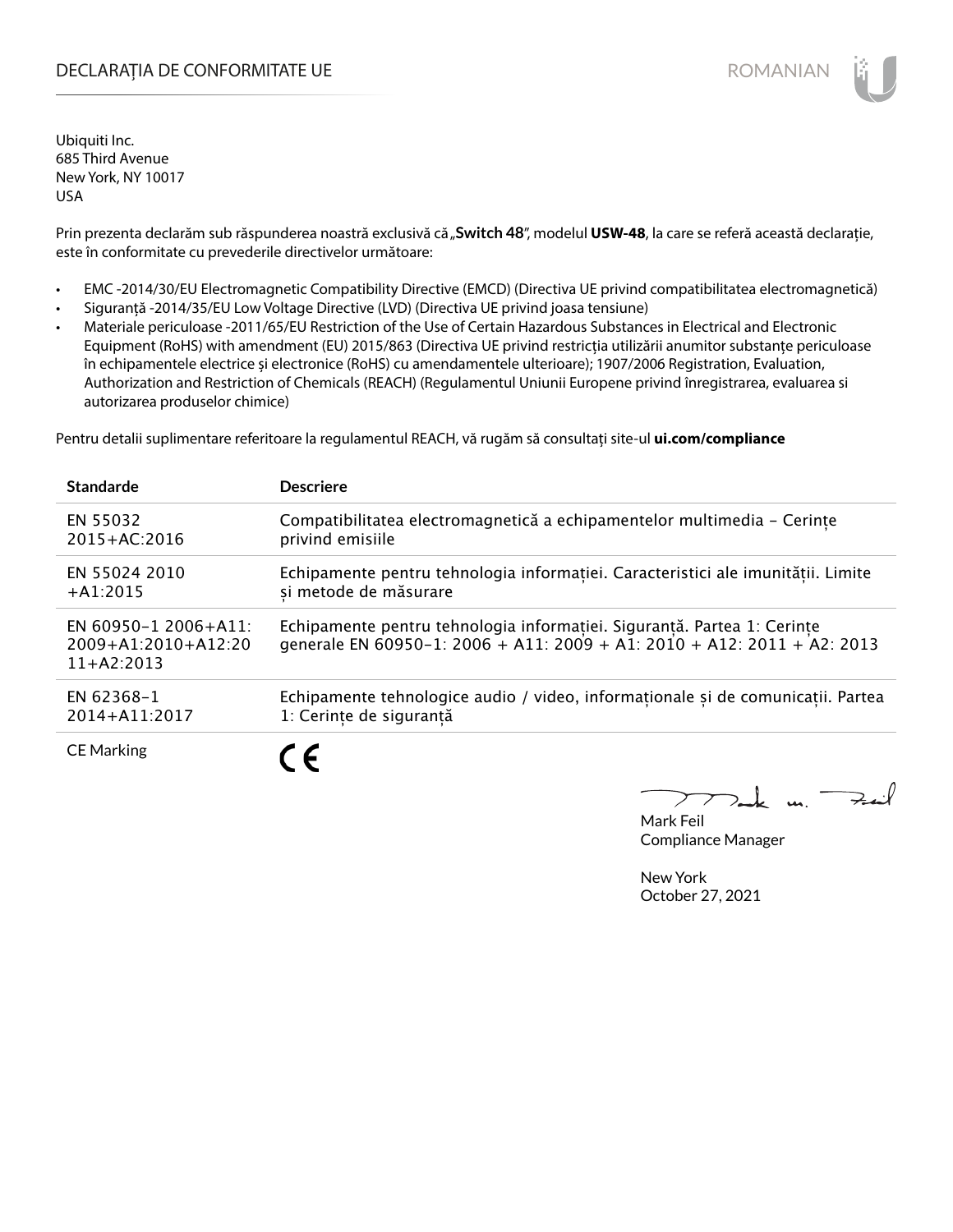# DEKLARACJA ZGODNOŚCI UE POLISH POLISH

Ubiquiti Inc. 685 Third Avenue New York, NY 10017 USA

Niniejszym oświadczam z naszą wyłączną odpowiedzialnością, że **Switch 48**, model **USW-48**, do którego odnosi się niniejsza deklaracja, jest zgodny z przepisami Dyrektyw

- EMC -2014/30/Dyrektywa Zgodności Elektromagnetycznej UE (EMCD)
- Bezpieczeństwo -2014/35/Dyrektywa Niskiego Napięcia UE (LVD)
- Materiały Niebezpieczne -2011/65/Restrykcje Dotyczące Użycia NIektórych Niebezpiecznych Substancji w Sprzęcie Elektrycznym i Elektronicznym UE (RoHS) ze zmianą (UE) 2015/863; 1907/2006 Rejestracja, Ocena, Zezwolenie i Restrykcje Dotyczące Chemikaliów (REACH)

Aby uzyskać dodatkowe informacje REACH, należy przejść do **ui.com/compliance**

| <b>Normy</b>                                                      | <b>Opis</b>                                                                                                                          |
|-------------------------------------------------------------------|--------------------------------------------------------------------------------------------------------------------------------------|
| EN 55032                                                          | Kompatybilność elektromagnetyczna sprzętu multimedialnego – Wymagania                                                                |
| $2015 + AC:2016$                                                  | emisyjne                                                                                                                             |
| EN 55024 2010                                                     | Sprzęt technologii informatycznej - Charakterystyka odporności - Limity i                                                            |
| $+A1:2015$                                                        | metody pomiarowe                                                                                                                     |
| EN 60950-1 2006+A11:<br>$2009 + A1:2010 + A12:20$<br>$11+AA:2013$ | Informacyjny sprzęt technologiczny - Bezpieczeństwo - Część 1: Wymagania<br>Ogólne EN 60950-1:2006+A11:2009+A1:2010+A12:2011+A2:2013 |
| EN 62368-1                                                        | Audio/wideo, sprzęt technologii informatycznej i komunikacyjnej – Część 1:                                                           |
| 2014+A11:2017                                                     | Wymagania dotyczące bezpieczeństwa                                                                                                   |
| <b>CE Marking</b>                                                 |                                                                                                                                      |

Mark Feil Compliance Manager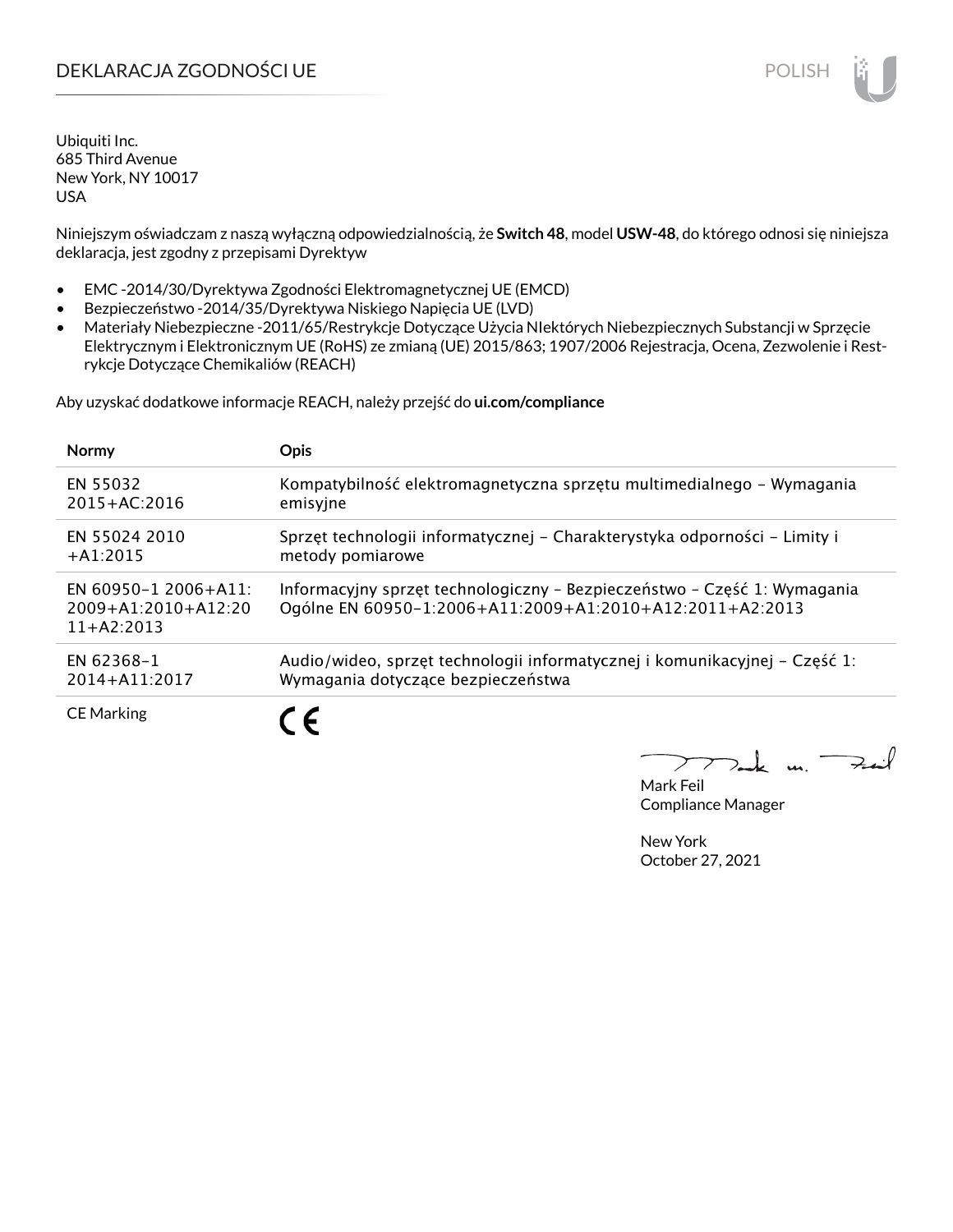# IZJAVA EU O SKLADNOSTI SLOVENIAN

Ubiquiti Inc. 685 Third Avenue New York, NY 10017 USA

S tem dokumentom na lastno odgovornost izjavljamo, da je naprava **Switch 48**, model **USW-48**, na katerega se ta izjava nanaša, v skladu z določbami naslednjih direktiv:

- EMC -2014/30/EU Direktiva o elektromagnetni združljivosti (EMCD)
- Varnost -2014/35/EU Direktiva o nizkonapetostni opremi (LVD)
- Nevarne snovi -2011/65/EU Direktiva o omejevanju uporabe nekaterih nevarnih snovi v električni in elektronski opremi (RoHS) s spremembo (EU) 2015/863; 1907/2006 Uredba o registraciji, evalvaciji, avtorizaciji in omejevanju kemikalij (REACH)

Več podrobnosti o REACH uredbi si poglejte na **ui.com/compliance**

| <b>Standardi</b>                                                  | <b>Opis</b>                                                                                                                  |
|-------------------------------------------------------------------|------------------------------------------------------------------------------------------------------------------------------|
| EN 55032                                                          | Elektromagnetna združljivost večpredstavnostne opreme – Zahteve glede                                                        |
| $2015 + AC:2016$                                                  | elektromagnetnega sevanja                                                                                                    |
| EN 55024 2010                                                     | Oprema za informacijsko tehnologijo - Karakteristike odpornosti proti motnjam                                                |
| $+A1:2015$                                                        | - Mejne vrednosti in merilne metode                                                                                          |
| EN 60950-1 2006+A11:<br>$2009 + A1:2010 + A12:20$<br>$11+AA:2013$ | Oprema za informacijsko tehnologijo – Varnost – 1. del: Splošne zahteve EN<br>60950-1:2006+A11:2009+A1:2010+A12:2011+A2:2013 |
| EN 62368-1                                                        | Oprema za avdio/video, informacijsko in komunikacijsko tehnologijo – 1. del:                                                 |
| 2014+A11:2017                                                     | Varnostne zahteve                                                                                                            |
| <b>CE Marking</b>                                                 | C E                                                                                                                          |

m. Fail

Mark Feil Compliance Manager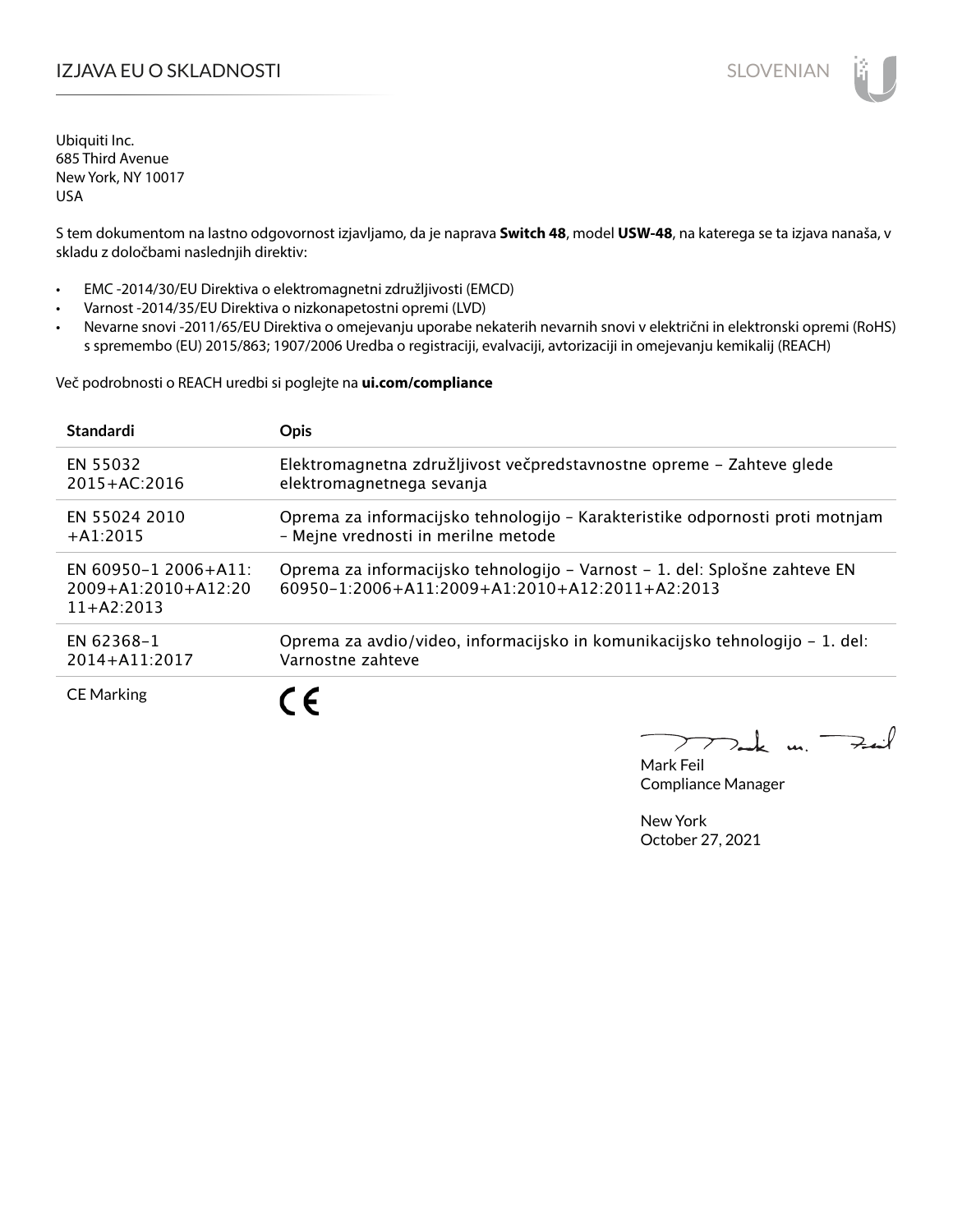

Διά του παρόντος δηλώνουμε με αποκλειστική ευθύνη μας ότι το **Switch 48**, μοντέλο **USW-48**, στο οποίο αναφέρεται η παρούσα δήλωση, είναι σύμφωνο με τις διατάξεις των Οδηγιών

- EMC Οδηγία Ηλεκτρομαγνητικής Συμβατότητας (EMCD) 2014/30/ΕΕ
- Ασφάλεια Οδηγία Χαμηλής Τάσης (LVD) 2014/35/ΕΕ
- Επικίνδυνα Υλικά Περιορισμός της Χρήσης Ορισμένων Επικίνδυνων Ουσιών σε Ηλεκτρικό και Ηλεκτρονικό Εξοπλισμό (RoHS) 2011/65/ΕΕ με τροποποίηση (ΕΕ) 2015/863. Καταχώριση, Αξιολόγηση, Εξουσιοδότηση και Περιορισμός Χημικών Ουσιών (REACH) 1907/2006

Για περισσότερες λεπτομέρειες σχετικά με το REACH, παρακαλούμε ανατρέξτε στη διεύθυνση **ui.com/compliance**

| Πρότυπα                                                           | Περιγραφή                                                                                                             |
|-------------------------------------------------------------------|-----------------------------------------------------------------------------------------------------------------------|
| EN 55032                                                          | Ηλεκτρομαγνητική συμβατότητα εξοπλισμού πολυμέσων - Απαιτήσεις                                                        |
| $2015 + AC:2016$                                                  | εκπομπών                                                                                                              |
| EN 55024 2010                                                     | Εξοπλισμός τεχνολογίας πληροφοριών - Χαρακτηριστικά θωράκισης - Όρια                                                  |
| $+A1:2015$                                                        | και μέθοδοι μέτρησης                                                                                                  |
| EN 60950-1 2006+A11:<br>$2009 + A1:2010 + A12:20$<br>$11+AA:2013$ | Εξοπλισμός πληροφορικής - Ασφάλεια - Μέρος 1: Γενικές απαιτήσεις ΕΝ<br>60950-1:2006+A11:2009+A1:2010+A12:2011+A2:2013 |
| EN 62368-1                                                        | Εξοπλισμός τεχνολογίας ήχου/εικόνας, πληροφορικής και επικοινωνιών -                                                  |
| 2014+A11:2017                                                     | Μέρος 1: Απαιτήσεις ασφάλειας                                                                                         |
| <b>CE Marking</b>                                                 |                                                                                                                       |

 $\overline{u}$ . Fail

Mark Feil Compliance Manager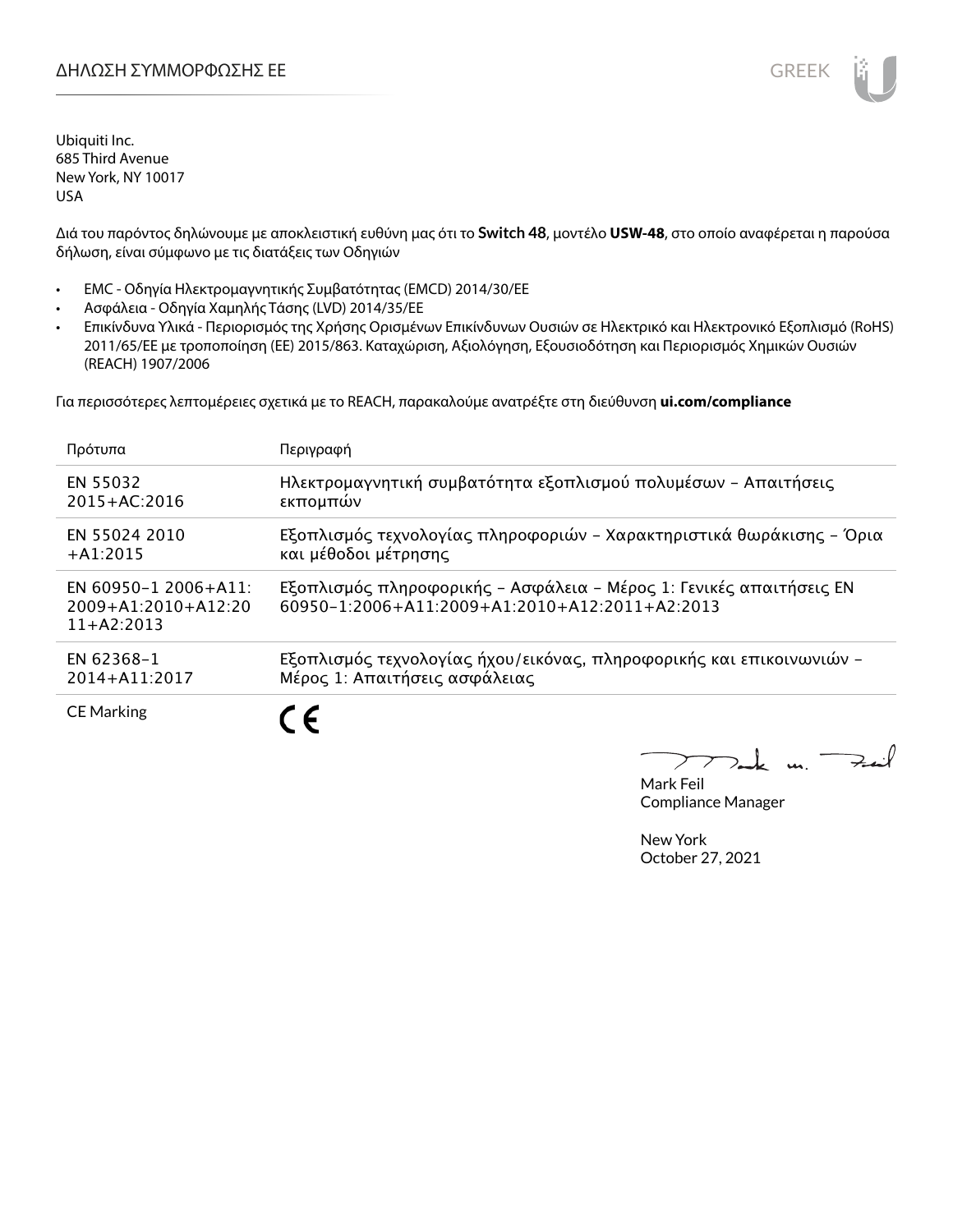# EÚ VYHLÁSENIE O SÚHLASE SLOVAK SLOVAK

Ubiquiti Inc. 685 Third Avenue New York, NY 10017 USA

Týmto prehlasuje, na našu výlučnú zodpovednosť, že **Switch 48**, model **USW-48**, ktorého sa toto vyhlásenie týka, je v súlade s ustanoveniami Smerníc

- EMC -2014/30/EÚ Smernica o Elektromagnetickej Kompatibilite (EMCD)
- Bezpečnosť -2014/35/EÚ Smernica o Nízkom Napätí (LVD)
- Nebezpečné Materiály -2011/65/EÚ Obmedzenie Používania Určitých Nebezpečných Látok v Elektrických a Elektronických Zariadeniach (RoHS) s dodatkom (EÚ) 2015/863; 1907/2006 Registrácia, Hodnotenie, Autorizácia a Obmedzenie chemikálií (REACH)

Ďalšie informácie o REACH môžete nájsť na **ui.com/compliance**

| Štandardy                                                     | <b>Popis</b>                                                                                                                         |
|---------------------------------------------------------------|--------------------------------------------------------------------------------------------------------------------------------------|
| EN 55032                                                      | Elektromagnetická kompatibilita multimediálnych zariadení - emisné                                                                   |
| $2015 + AC:2016$                                              | požiadavky                                                                                                                           |
| EN 55024 2010                                                 | Zariadenia informačných technológií - Charakteristiky odolnosti - Limity a                                                           |
| $+$ A1:2015                                                   | metódy merania                                                                                                                       |
| EN 60950-1 2006+A11:<br>$2009+A1:2010+A12:20$<br>$11+AA:2013$ | Zariadenia informačných technológií – Bezpečnosť – Časť 1: Všeobecné<br>požiadavky EN 60950-1:2006+A11:2009+A1:2010+A12:2011+A2:2013 |
| EN 62368-1                                                    | Zariadenia audio/video, informačnej a komunikačnej technológie – časť 1:                                                             |
| 2014+A11:2017                                                 | Bezpečnostné požiadavky                                                                                                              |
| <b>CE Marking</b>                                             |                                                                                                                                      |

 $u_{1}$   $\rightarrow$ 

Mark Feil Compliance Manager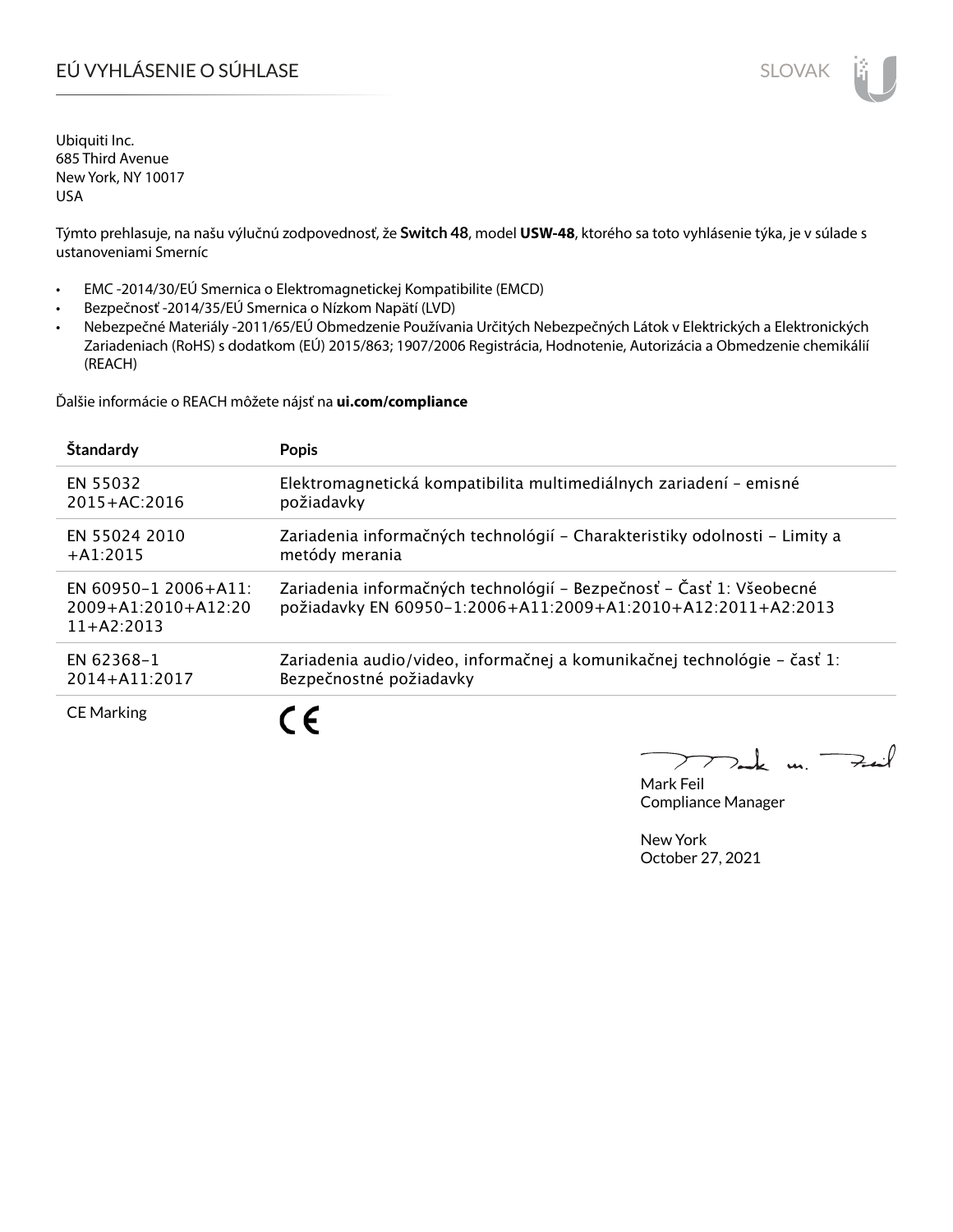## ES ATBILSTĪBAS DEKLARĀCIJA LATVIAN

Ubiquiti Inc. 685 Third Avenue New York, NY 10017 USA

Vienīgi uz savu atbildību deklarējam, ka iekārtas "**Switch 48**" modelis "**USW-48**", uz ko attiecas šī deklarācija, atbilst šādu direktīvu noteikumiem:

- elektromagnētiskā saderība 2014/30/ES Elektromagnētiskās saderības direktīva (EMCD);
- drošība 2014/35/ES Zemsprieguma direktīva (LVD);
- bīstami materiāli 2011/65/ES Atsevišķu bīstamu ķīmisko vielu izmantošanas ierobežojumi elektriskajās un elektroniskajās iekārtās (RoHS) ar grozījumu (ES) 2015/863; 1907/2006 Ķīmisko vielu reģistrēšana, novērtēšana, atļaušana un ierobežošana (REACH).

Papildinformāciju par REACH lūdzam skatīt tīmekļa vietnē **ui.com/compliance**

| <b>Standarti</b>                                                  | <b>Apraksts</b>                                                                                                                 |
|-------------------------------------------------------------------|---------------------------------------------------------------------------------------------------------------------------------|
| EN 55032<br>$2015 + AC:2016$                                      | Multivides iekārtu elektromagnētiskā saderība - Emisijai piemērojamās prasības                                                  |
| EN 55024 2010<br>$+$ A1:2015                                      | Informācijas tehnoloģijas iekārtas - Traucējumnoturības raksturlielumi -<br>Robežvērtības un mērīšanas metodes                  |
| EN 60950-1 2006+A11:<br>$2009 + A1:2010 + A12:20$<br>$11+42:2013$ | Informācijas tehnoloģiju iekārtas - Drošība - 1. daļa: Vispārīgās prasības EN<br>60950-1:2006+A11:2009+A1:2010+A12:2011+A2:2013 |
| EN 62368-1<br>2014+A11:2017                                       | Audio/video, informācijas un komunikācijas tehnoloģiju aprīkojums - 1. daļa:<br>Drošības prasības                               |
| <b>CE Marking</b>                                                 | $\epsilon$                                                                                                                      |

m. Fail

Mark Feil Compliance Manager